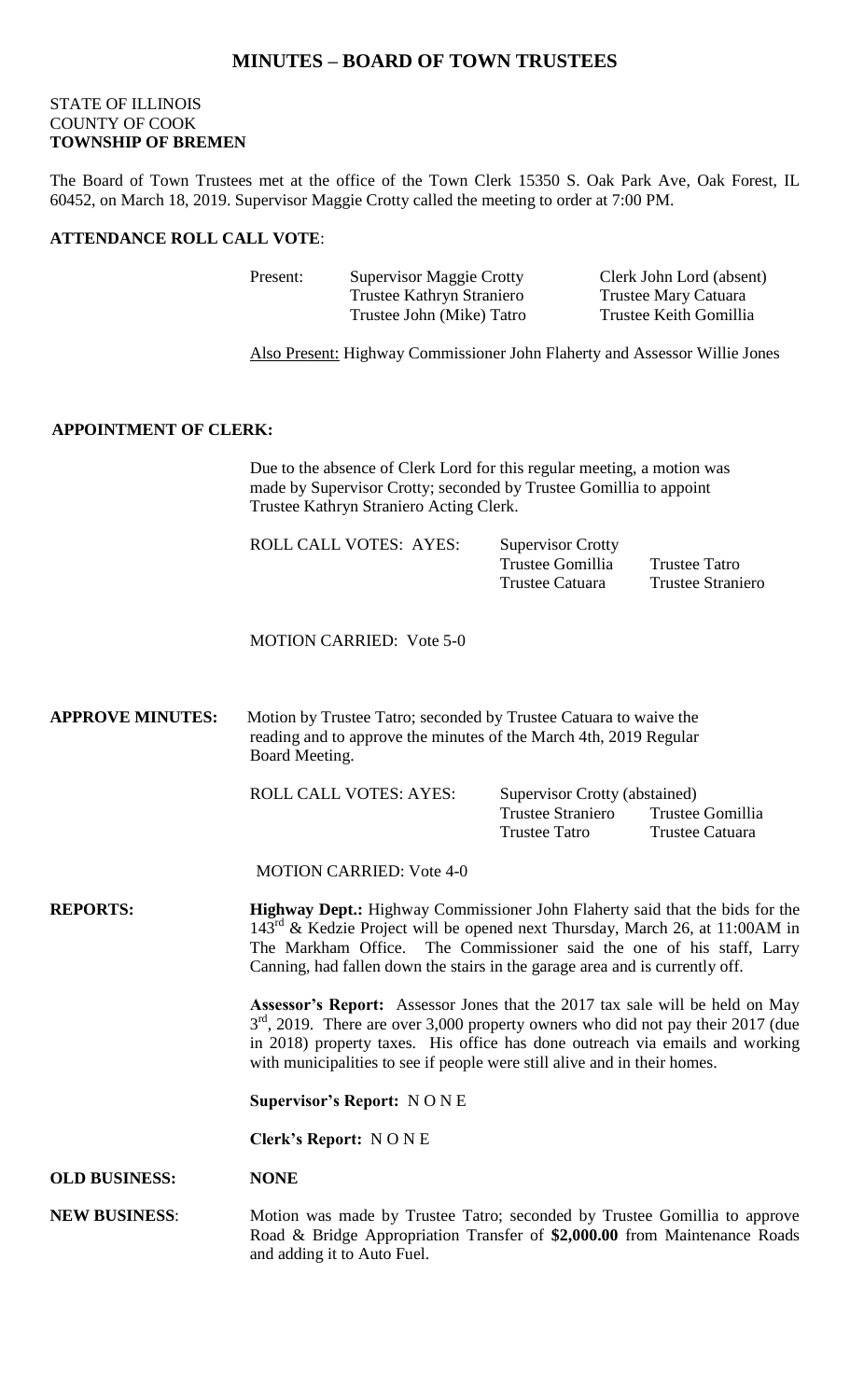# **MINUTES – BOARD OF TOWN TRUSTEES**

ROLL CALL VOTES: AYES: Supervisor Crotty Trustee Gomillia<br>Trustee Straniero Trustee Tatro Trustee Straniero Trustee Catuara

MOTION CARRIED: Vote 5-0

Motion was made by Trustee Catuara; seconded by Trustee Gomillia to approve General Corporate Appropriation Transfer of **\$8,000.00** from Contingencies and adding it to Disable Services – PACE.

| ROLL CALL VOTES: AYES:          | <b>Supervisor Crotty</b> | Trustee Gomillia |
|---------------------------------|--------------------------|------------------|
|                                 | <b>Trustee Straniero</b> | Trustee Tatro    |
|                                 | Trustee Catuara          |                  |
| <b>MOTION CARRIED: Vote 5-0</b> |                          |                  |
|                                 |                          |                  |

Motion was made by Trustee Gomillia; seconded by Trustee Tatro to approve the 2019 Annual Town Hall Meeting Agenda

| ROLL CALL VOTES: AYES:          | <b>Supervisor Crotty</b> | Trustee Gomillia |
|---------------------------------|--------------------------|------------------|
|                                 | <b>Trustee Straniero</b> | Trustee Tatro    |
|                                 | Trustee Catuara          |                  |
| <b>MOTION CARRIED: Vote 5-0</b> |                          |                  |

## **PRESENTATION OF BILLS:**

| <b>CORP BILLS:</b>                        | The following bills were audited by the Board for the General Corporate Fund in<br>the amount of: \$58,419.88.  |                                                                                |                                          |
|-------------------------------------------|-----------------------------------------------------------------------------------------------------------------|--------------------------------------------------------------------------------|------------------------------------------|
|                                           | Motion by Trustee Gomillia; seconded by Trustee Catuara to approve payment<br>of the General Corporate bills.   |                                                                                |                                          |
|                                           | ROLL CALL VOTES: AYES:                                                                                          | <b>Supervisor Crotty</b><br><b>Trustee Straniero</b>                           | Trustee Gomillia<br><b>Trustee Tatro</b> |
|                                           | <b>MOTION CARRIED: Vote 5-0</b>                                                                                 | <b>Trustee Catuara</b>                                                         |                                          |
| <b>GA BILLS:</b>                          | The following bills were audited by the Board for the General Assistance<br>Fund in the amount of: \$13,249.00. |                                                                                |                                          |
|                                           | Motion by Trustee Tatro seconded by Trustee Catuara to approve payment<br>of the General Assistance bills:      |                                                                                |                                          |
|                                           | <b>ROLL CALL VOTES: AYES:</b>                                                                                   | <b>Supervisor Crotty</b><br><b>Trustee Straniero</b>                           | Trustee Gomillia<br><b>Trustee Tatro</b> |
|                                           | <b>MOTION CARRIED: Vote 5-0</b>                                                                                 | <b>Trustee Catuara</b>                                                         |                                          |
| <b>ROAD &amp; BRIDGE</b><br><b>BILLS:</b> | The following bills were audited by the Board for the Road & Bridge<br>Fund in the amount of $$14,806.92$ .     |                                                                                |                                          |
|                                           | Motion by Trustee Gomillia: seconded by Trustee Tatro to approve<br>payment of the Road & Bridge bills:         |                                                                                |                                          |
|                                           | <b>ROLL CALL VOTES: AYES:</b>                                                                                   | <b>Supervisor Crotty</b><br><b>Trustee Straniero</b><br><b>Trustee Catuara</b> | Trustee Gomillia<br><b>Trustee Tatro</b> |
|                                           | <b>MOTION CARRIED: Vote 5-0</b>                                                                                 |                                                                                |                                          |